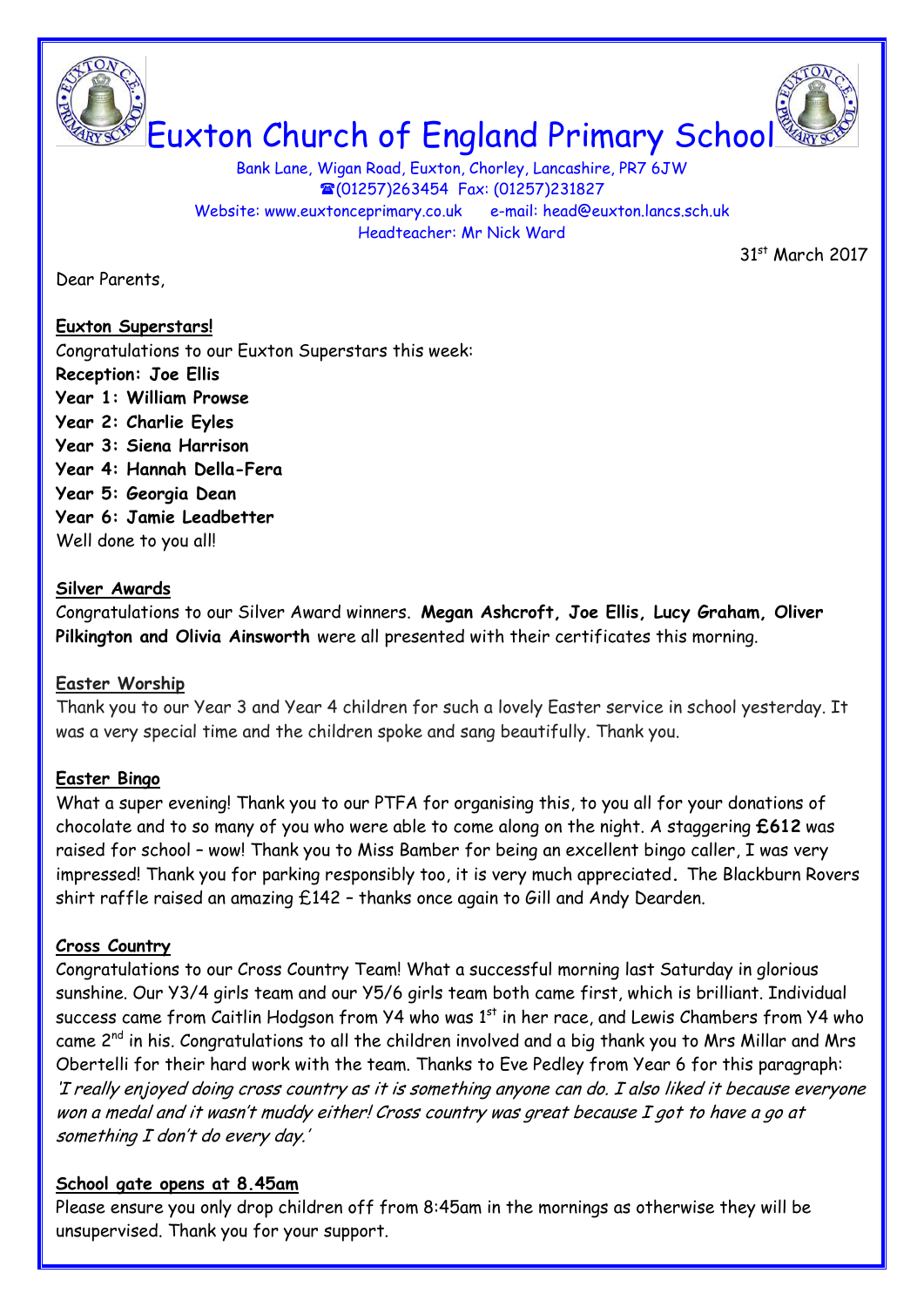### **Parents' Y6 English Workshop**

This was very well attended by parents from both schools, and I know it was very informative (although a bit scary as to the challenge!). We hope to run more of these kind of sessions in the future.

### **Year 1 Sponsored Walk**

Wow! Thanks so much to everyone involved in the Y1 sponsored walk, whether it be walking or supporting. A special thank you to Kate Cooper, Heidi's mum, for her organisation. A wonderful £715 was raised, with £550 going to our 'Cash for Grass' appeal and the remainder to develop the Y1 outdoor area. What a wonderful school family we have!

## **Science Quiz**

Well done to our KS2 Science team, who came second in the Science Quiz at Chorley St. James' Primary School. Well done to Alex Ainscough (Y3), Freya Melling (Y4), Eve Chadwick (Y5) and Stas Szczepanczyk (Y6). They had a wonderful time too!

### **Comic Relief**

It was lovely to present a fantastic **£121** to Comic Relief as a result of such kindness from our children and families. Thank you to Megan and Alex Ainscough for making the bracelets (which speedily sold out!) and to Kaelyn Hann, Georgia Dean, Niamh Lawton, Lydia Ellison and Eleanor Ellison for making cakes to sell. The display looked delicious!

### **PTFA Lucky numbers winners!**

Congratulations to Mr and Mrs G Bottoms (Sam's grandparents) who are this month's £20 winners.

### **Thank you and Goodbye**

We say thank you and 'goodbye' today to Mrs Mason, who has been working in Year 1 this term. On behalf of us all I would like to wish her every success in her teaching career and am I sure she will be a great success. I know she hopes to come in and work voluntarily in school after Easter so we look forward to welcoming her back then.

#### **Football News**

Thank you to Mr Price for the following:

'Our boys played in the Ollerton Cup yesterday in a very physical game vs Balshaw Lane Primary School. Our team performance and team spirit were excellent and we battled hard. Despite losing, I was so proud of their attitude. Well done boys!'

### **Activities next term**

**Art Club** will recommence with the same group after Easter.

**Athletics** 'summer' group to start after Easter.

**Girls' football** will continue on Mondays after school.

**Blackburn Rovers Multi skills** continues after Easter.

**Cross Country** has now finished.

**Choir** will continue on Thursday mornings.

**High Fives** has now finished and will be replaced by **Rounders** on Wednesdays for Years 5 and 6 and will start on Wednesday 19th April after school (names to the office). **High Fives** continues on Thursdays after Easter starting on 20th April (the list is full). **Rounders** for Years 3 and 4 will commence at lunchtimes on Thursdays from  $20<sup>th</sup>$  April (again, names to the office).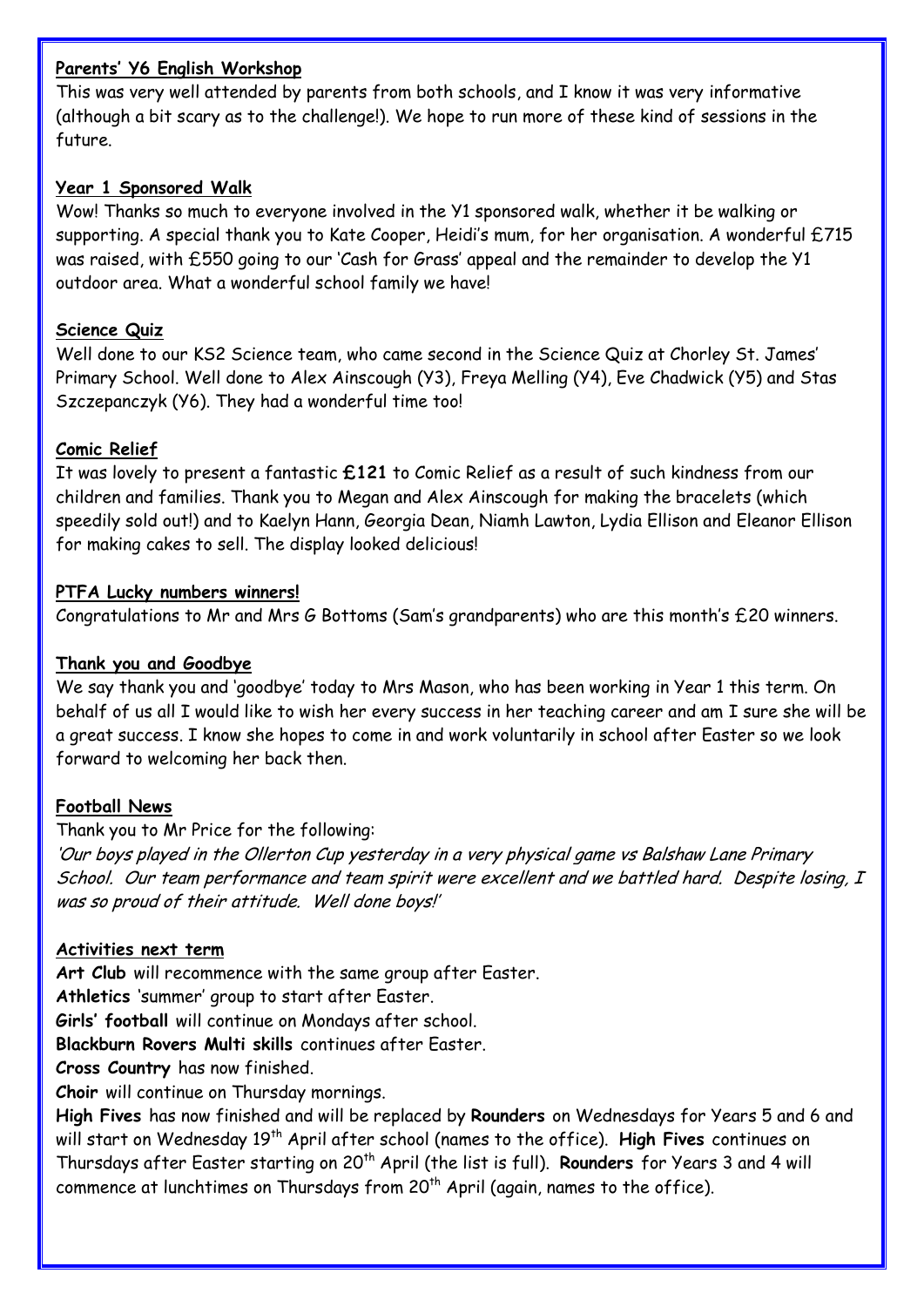# **Welfare Vacancy at Euxton St Mary's RC Primary School**

St Mary's have a vacancy in school for a lunchtime welfare assistant. The hours are 1 hour 20 mins (11.55am – 1.15pm) Monday to Friday. The hourly rate of pay is £8.45 per hour. Please contact the school office at St Mary's on 01257 262049 for further information or email [bursar@euxton-st](mailto:bursar@euxton-st-marys.lancs.sch.uk)[marys.lancs.sch.uk.](mailto:bursar@euxton-st-marys.lancs.sch.uk) Thank you.

# **Easter Crafts at Euxton Library**

Go along to Euxton library on Monday  $10^{th}$  April between 2.30-4pm to enjoy Easter crafts. £1 per child upto a maximum of £2 per family.

# **Mobile Phones in School**

Should, for any reason whatsoever, a child need to bring a mobile phone into school with them then these **must** be left in the reception during the school day. I am sure you understand the reasons for this. Thank you for your support.

# **E-Safety**

As the holidays are approaching, I thought it would be appropriate to remind you to be vigilant in terms of knowing what your children are using either online, or on mobile phones/tablets. The following image indicates the age restrictions for social media platforms, which are there for a reason and based on maturity.



# **Bike Coding at Euxton Library**

Chorley Neighbourhood Policing Team will be providing free bike security coding (including scooters and skateboards) at Euxton library on Wednesday 12<sup>th</sup> April between 2-4pm.

# **Hard Hats**

Thank you to Adlington Welding who have donated some hard hats to school for our Reception children to use in their role play. This was a very kind gesture and much appreciated.